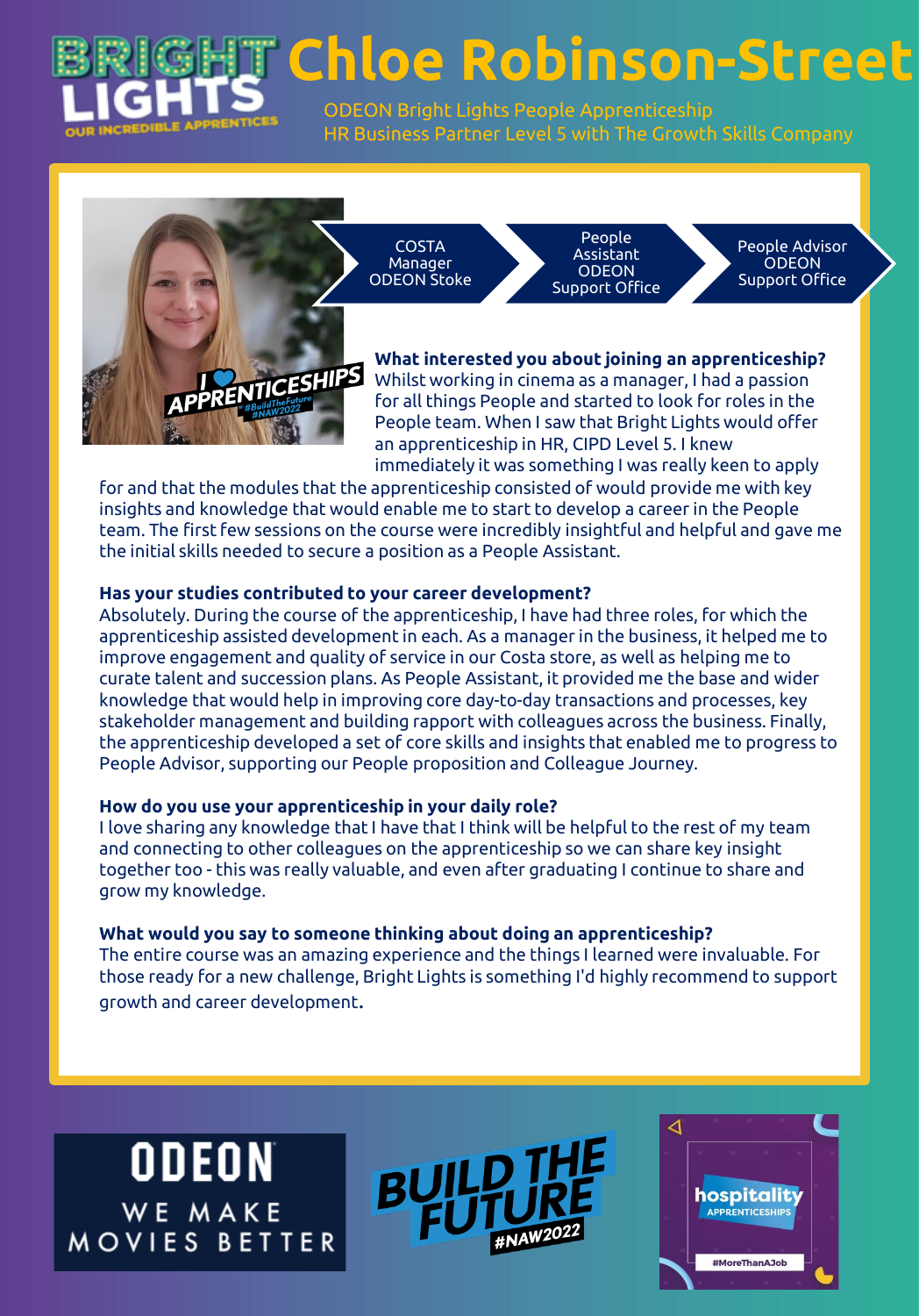

**Matthew Cunnington**

ODEON Bright Lights Leadership Apprenticeship Operations/Department Manager Level 5 with Lifetime Training

General Manager **ODEON** Greenwich

Cinema Experience Coach ODEON Support Office

Guest Experience Manager ODEON Support Office

# **Tell us about your apprenticeship journey**

I applied to be a Bright Light when I was working as a General Manager in Odeon Greenwich. I was looking for an opportunity to develop my skillset and Bright Lights delivered. Not only did I learn lots of new skills that helped me grow into more strategic roles, but I also shared this journey with other incredible ODEON leaders that helped expand my own selfawareness and my understanding of how our business operates.

### **Has your studies contributed to your career development?**

100%! My studies involved conducting a project to demonstrate our learnings and drive business performance. My project was linked to big launch in ODEON which helped me expand my network and showcased my skillset. Now I use project management and change leadership techniques on a daily basis, and I create Gannt charts, work breakdown sheets and stakeholder maps . I wouldn't be half as productive and efficient without them. All things I wouldn't know if it wasn't for Bright Lights.

#### **Tell us about some of your favourite parts of your apprenticeship**

The self-development module gave me greater understanding of my personality type, my working style preferences and how my colleagues feel about my approach with 360-degree feedback, it really helped me be objective about my behaviors so I could understand where I could be better. Also, being part of the cohort with other leaders with a wealth of experience created a great environment for learning.

#### **What was it like moving roles during your apprenticeship?**

I moved into support office halfway through my apprenticeship so balancing the different requirements of my new role and the course was challenging. However, the course itself provided me with the tools to prioritize more effectively and I had a fantastic skills coach who offered support and really helped me to help myself stay on track.

**ODEON** WE MAKE MOVIES BETTER